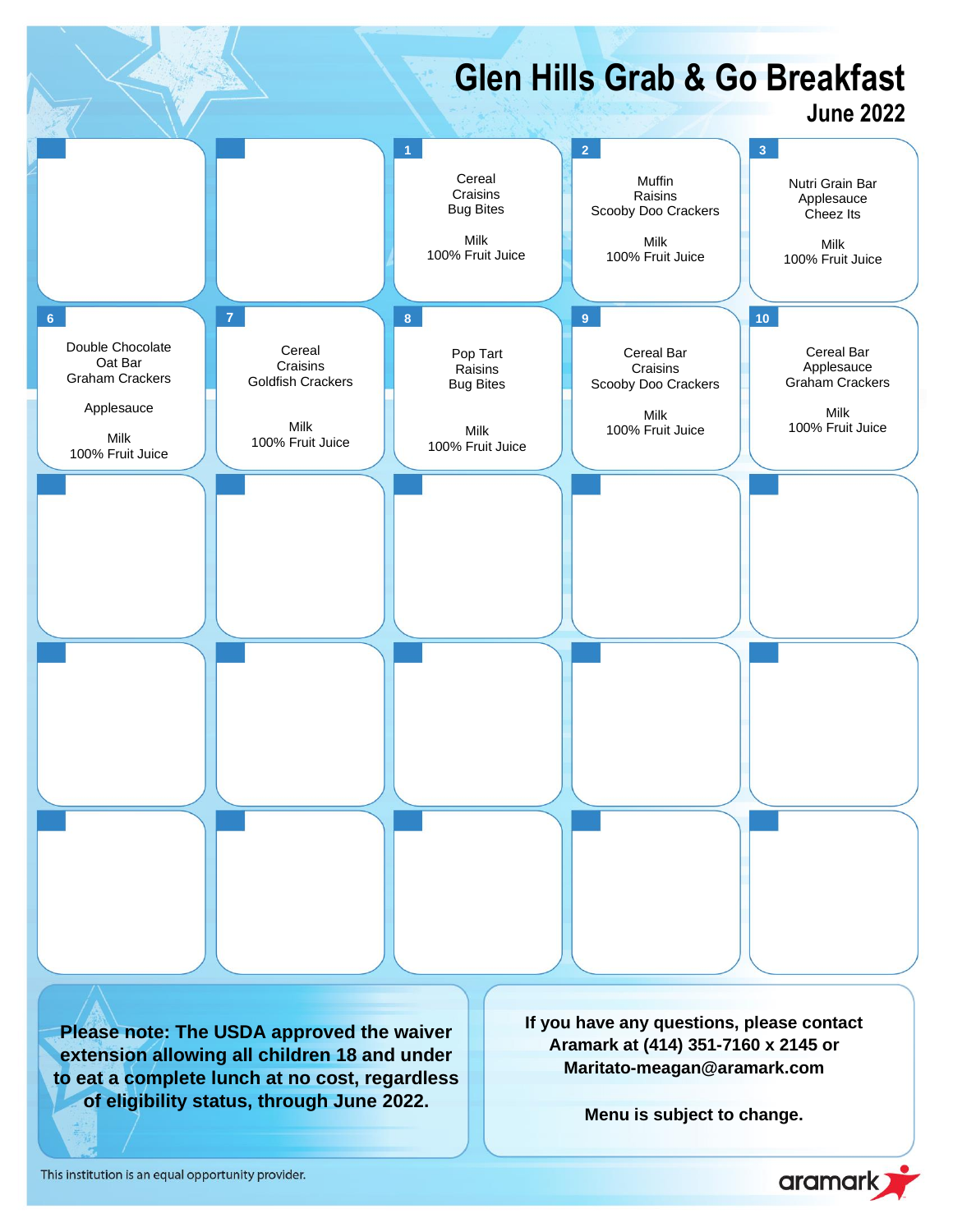

## aramark